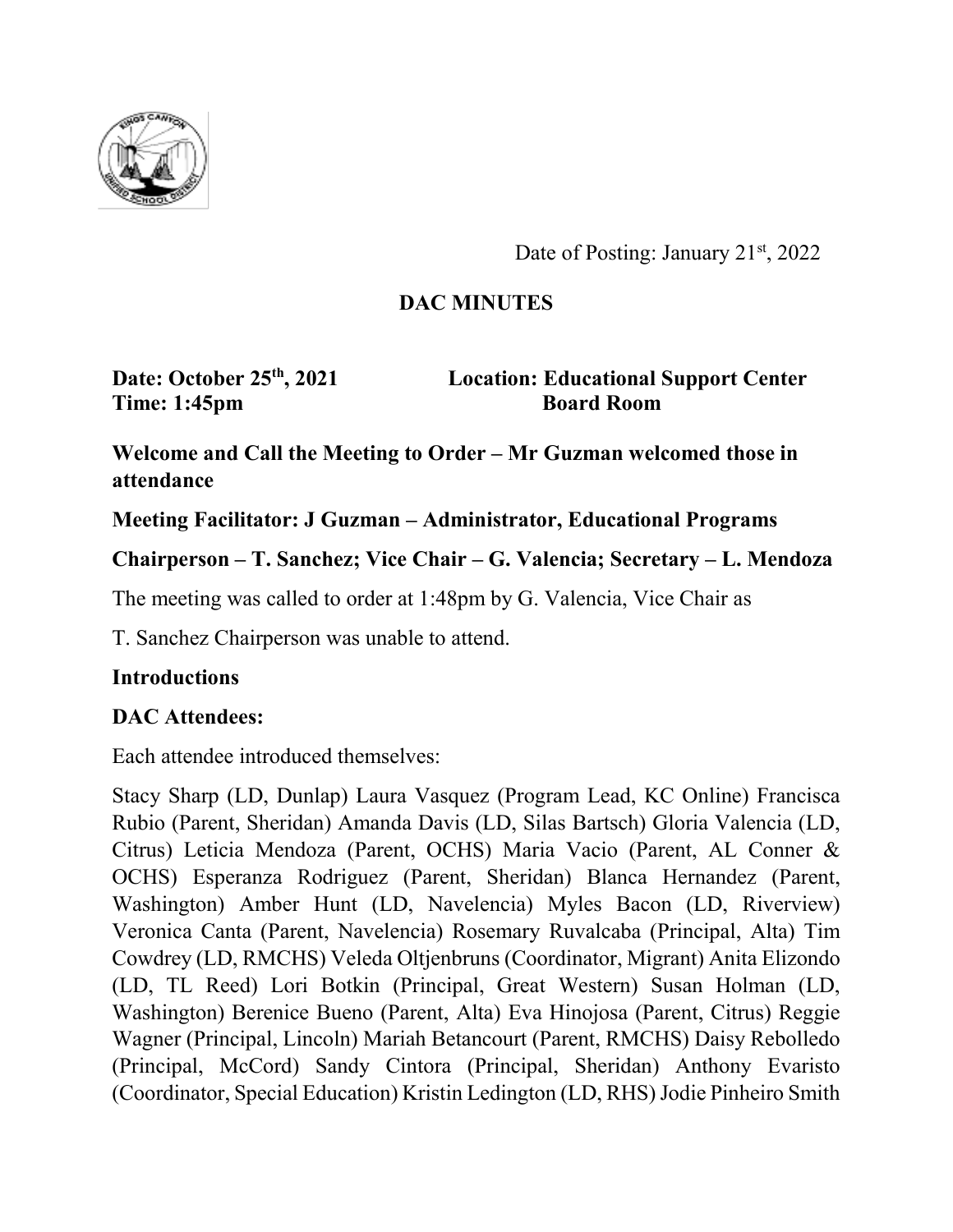(LD, OCHS) Marylou Ramirez (Parent, Great Western) Jake Harder (Parent, RHS/Restorative Justice Coordinator) Barbara Jimenez (LD, Grant) Sol Q. Cortez (Parent, Silas Bartsch) Chris Boswell (LD, AL Conner) Llara Oviedo (Parent, Lincoln)

### **Approval of Minutes from May 17th, 2021 & August 23rd, 2021**

Motion to approve both sets of Minutes – Maria Vacio,

Seconded by- Mariah Bettencourt

All in favor - Yes

### **New Business**

a) Schedule of Meetings for 2021-2022

Mr Guzman thanked everyone for attending and in particular thanked the parents and shared that their input is always taken in to consideration in decisions that are made. He stated that it is a legal requirement that parents attend these meetings.

b) Parent Involvement Policy – BP 6020

Attendees reviewed the Parent Involvement Policy and Mr Guzman asked if there were any initial questions after reading the document, there were no questions at this time.

Each school site is required to host a minimum of ten parent engagement activities per year. These include: Puente, Parenting Program, School Site Council, Back to School Night, Open Night, Family Night, Math Engagement night, Coffee with the Principal and others.

Mr Guzman asked each group to discuss what Parent Engagement activities they feel have been successful and should be continued.

Following the discussion each group shared their ideas:

**Great Western** - Community Soup Night/Fundraiser – a parent survey was included during the event to gain feedback. **Dunlap** - Live/Silent Auction with VAPA Musical item, Spaghetti Dinner. **Navelencia** - Family nights, paint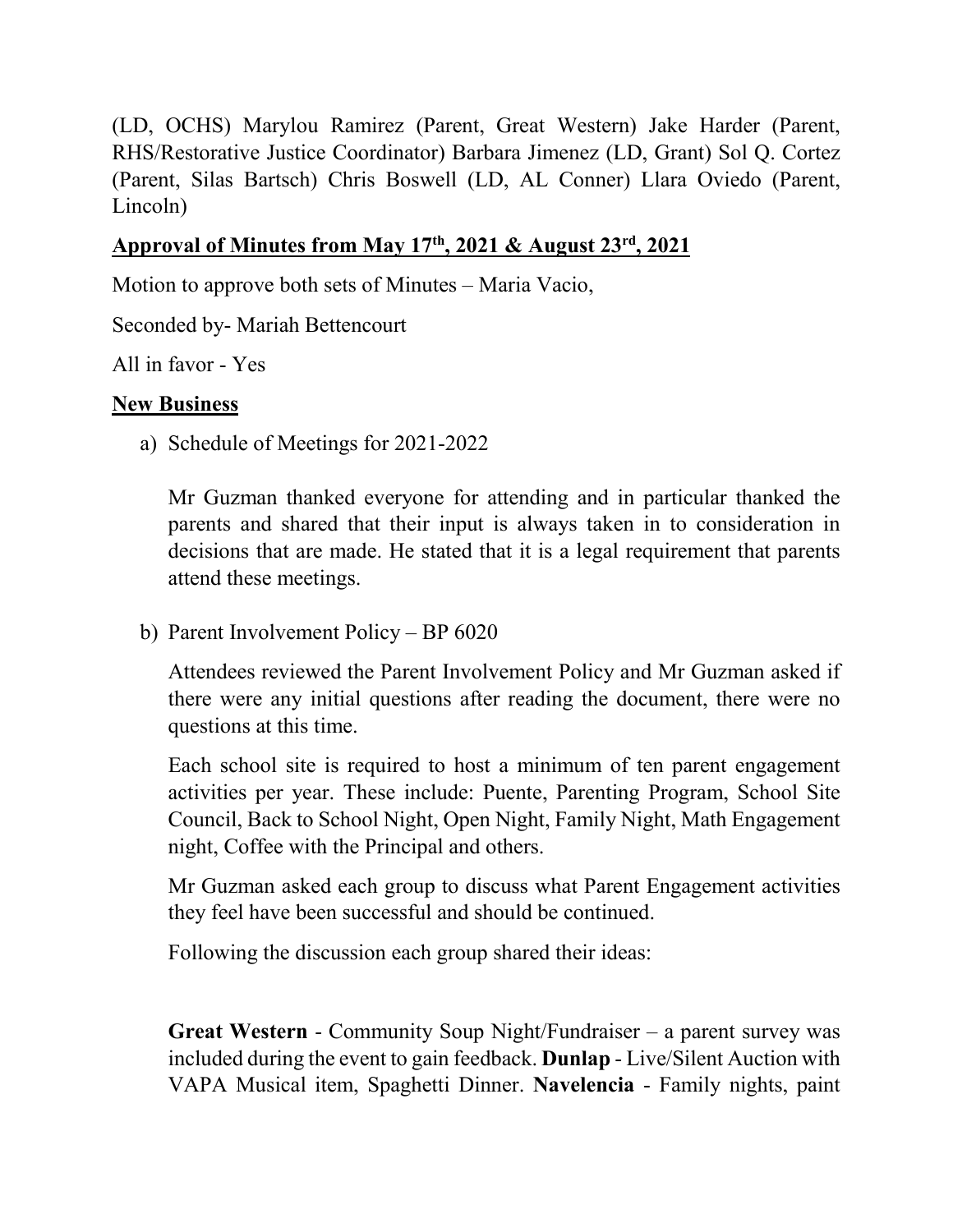nights, ceramics, music/food. **OCHS** – Cara y Carazon (Social/Emotional Workshops). **Migrant/GLC** – (This group said they would like to identify what the most requested topics are from migrant/SPED student families. They feel the need to go beyond Parent Square to the next tier of connecting.) **SPED** – Host three Parent Connect events each semester to include: Social/Emotional Support, Behavior Support and Language Support. **Washington** – Jogathon, Abriendo Puertas (Follow up to find out who facilitated this program) **McCord** – Christmas Program, Silent Auctions, **Connor** – Movie Night, Math Night, grade level presentation, **Silas Bartsch** – Literacy Night, Math Night, Science Night. **Riverview** – Santa's Workshop – Families purchase items throughout the year and then students have an opportunity to purchase gifts. **Citrus** – Vaccine clinics were hosted and from the clinics the school were introduced to a group of supportive women called, 'Loving, Powerful, Women' The group had been meeting in homes prior to this time, however, they are now meeting at Citrus every two weeks.

c) Topics for 2021 -2022

Mr Guzman asked the attendees to discuss and record what topics they may like to learn more about.

Mr Guzman explained that from the data received he will be able to see how we may connect families and parents to resources.

### **Questions for Clarity**

Mr Gutierrez, Deputy Superintendent gave a brief update on the COVID Vaccine Mandate and explained that at this time Governor Newsom's Vaccine Mandate is not yet officially in place.

Questions received regarding the Vaccine Mandate:

There were several questions regarding COVID protocols, Mr Gutierrez responded stating that after displaying COVID symptoms a student could only return to school if they received a negative test result or had a letter from their Dr stating that the student had a chronic health condition.

• Parent requested that Renewal Letters for chronic conditions be renewed at the beginning of the school year.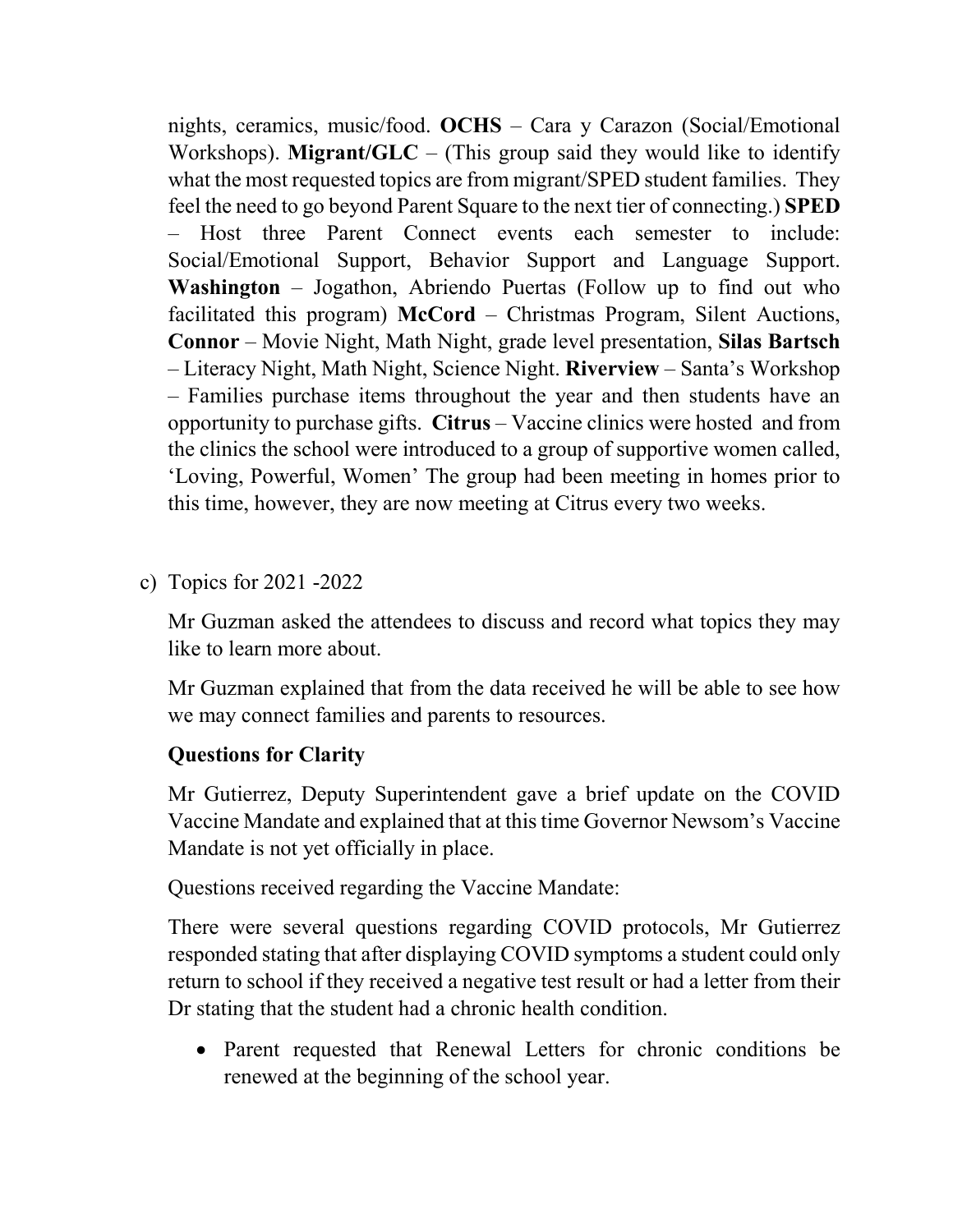- A parent has experienced difficulty finding a COVID testing facility. Mr Gutierrez advised that he will connect with Reedley College and Fresno County to find out more information regarding where students may be tested.
- Parent had concerns about completing COVID homework packets and additional homework. Mr Gutierrez said he would look into this. Mrs Valencia shared that at Citrus students are instructed to complete their Google Classroom assignments, however, if there aren't any assignments they should then complete their homework packet.
- Mr Gutierrez gave an update on the State's expectation for when a student is on quarantine. They have asked that Districts put students on Independent Study, if a student does not submit their completed work their attendance will then be marked as 'unexcused.'
- Mr Gutierrez also advised that Adventist Health has partnered with KCUSD to host a monthly vaccine unit both for COVID & Flu shots as they have supply.

### **Open Agenda**

Parent asked about food prep and Mr Guzman gave her some guidance.

### **Proposed Agenda Items for January 24, 2022 Meeting**

None received

Motion to Close – Maria Vacio

Seconded – Myles Bacon

### **Dates for DAC Meeting 2021-2022**

Next Meeting January 24<sup>th</sup>, 2022

### **Thank you & Adjournment**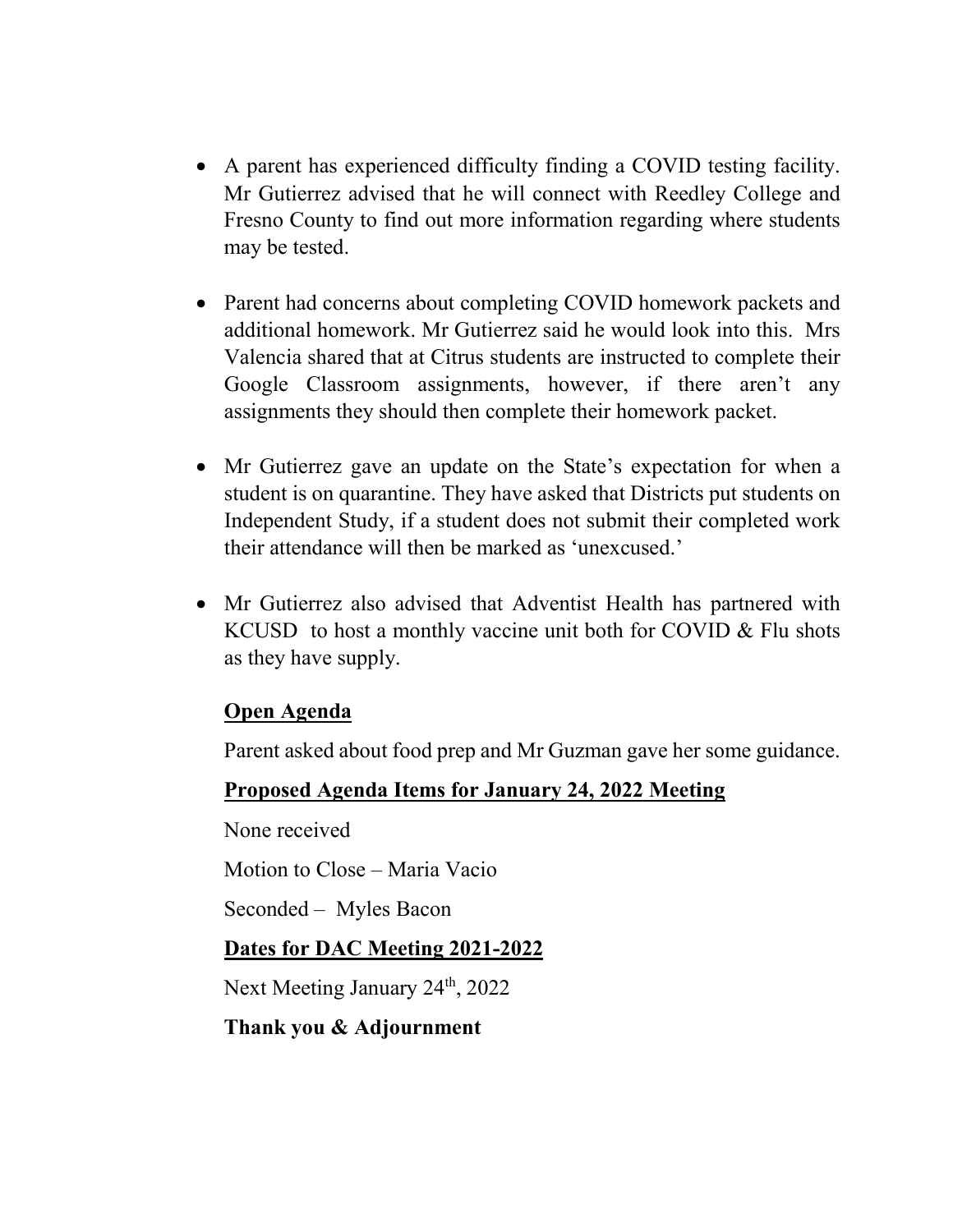

Fecha de Publicación: 21 de enero de 2022

## **ACTAS DE DAC**

**Hora: 1:45pm Mesa Directiva** 

**Fecha: 25 de octubre del 2021 Ubicación: Centro de Apoyo Educativo**

**Bienvenidos y declaremos el inicio de la reunión – El Sr. Guzman le dio la bienvenida a los participantes**

**Facilitador de la Reunión: J Guzman – Administrador, Programas Educativos**

**Presidente – T. Sanchez; Vice Presidente – G. Valencia; Secretaria – L. Mendoza**

La reunión inició a las 1:48 pm por G. Valencia, Vicepresidente como

T. Sanchez, presidente no pudo participar.

### **Presentaciones**

### **Participantes de DAC:**

Cada participante se presentó:

Stacy Sharp (Directora de Aprendizaje, Dunlap) Laura Vasquez (Especialista Principal del Programa, KC En Linea) Francisca Rubio (Madre, Sheridan) Amanda Davis (Directora de Aprendizaje, Silas Bartsch) Gloria Valencia (Directora de Aprendizaje, Citrus) Leticia Mendoza (Madre, OCHS) Maria Vacio (Madre, AL Conner y OCHS) Esperanza Rodriguez (Madre, Sheridan) Blanca Hernandez (Madre, Washington) Amber Hunt (Directora de Aprendizaje, Navelencia) Myles Bacon (Director de Aprendizaje, Riverview) Veronica Canta (Madre, Navelencia) Rosemary Ruvalcaba (Directora, Alta) Tim Cowdrey (Director de Aprendizaje, RMCHS) Veleda Oltjenbruns (Coordinadora, Programa Migrante) Anita Elizondo (Directora de Aprendizaje, TL Reed) Lori Botkin (Directora, Great Western) Susan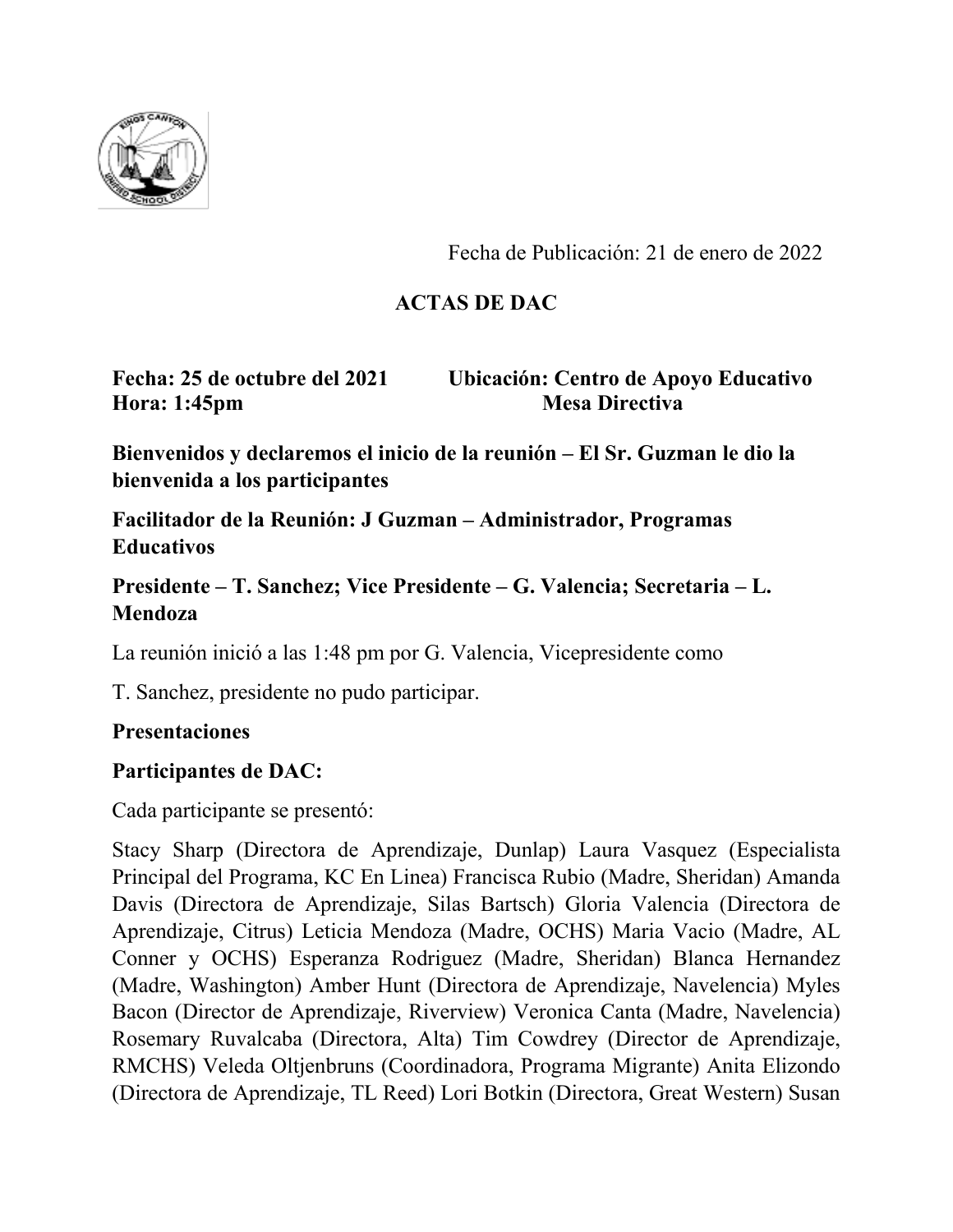Holman (Directora de Aprendizaje, Washington) Berenice Bueno (Madre, Alta) Eva Hinojosa (Madre, Citrus) Reggie Wagner (Director, Lincoln) Mariah Betancourt (Madre, RMCHS) Daisy Rebolledo (Directora, McCord) Sandy Cintora (Directora, Sheridan) Anthony Evaristo (Coordinador, Educación Especial) Kristin Ledington (Directora de Aprendizaje, RHS) Jodie Pinheiro Smith (Directora de Aprendizaje, OCHS) Marylou Ramirez (Madre, Great Western) Jake Harder (Padre, RHS/Coordinador de Justicia Restaurativa) Barbara Jimenez (Directora de Aprendizaje, Grant) Sol Q. Cortez (Madre, Silas Bartsch) Chris Boswell (Director de Aprendizaje, AL Conner) Llara Oviedo (Madre, Lincoln)

## **Aprobación de Actas del 17 de mayo de 2021 y 23 de agosto de 2021**

Moción para aprobar ambos conjuntos de actas – Maria Vacio,

Seguido por- Mariah Bettencourt

Todos a Favor - Sí

### **Negocio Nuevo**

a) Calendario de reuniones para 2021-2022

El Sr. Guzmán agradeció a todos por asistir y, en particular, agradeció a los padres y compartió que sus aportes siempre se tienen en cuenta en las decisiones que se toman. Dijo que es un requisito legal que los padres asistan a estas reuniones.

b) Póliza de Participacion de Padres – BP6020

Los asistentes revisaron la Política de participación de los padres y el Sr. Guzmán preguntó si había alguna pregunta inicial después de leer el documento, no había preguntas en este momento.

Cada plantel escolar debe albergar un mínimo de diez actividades de participación de los padres por año. Estos incluyen: Programa Puente para padres, Consejo del sitio escolar, Noche de regreso a clases, Noche de puertas abiertas, Noche familiar, Noche de participación en matemáticas, Café con el director y otros.

El Sr. Guzmán pidió a cada grupo que discuta qué actividades de participación de los padres creen que han tenido éxito y deberían continuar.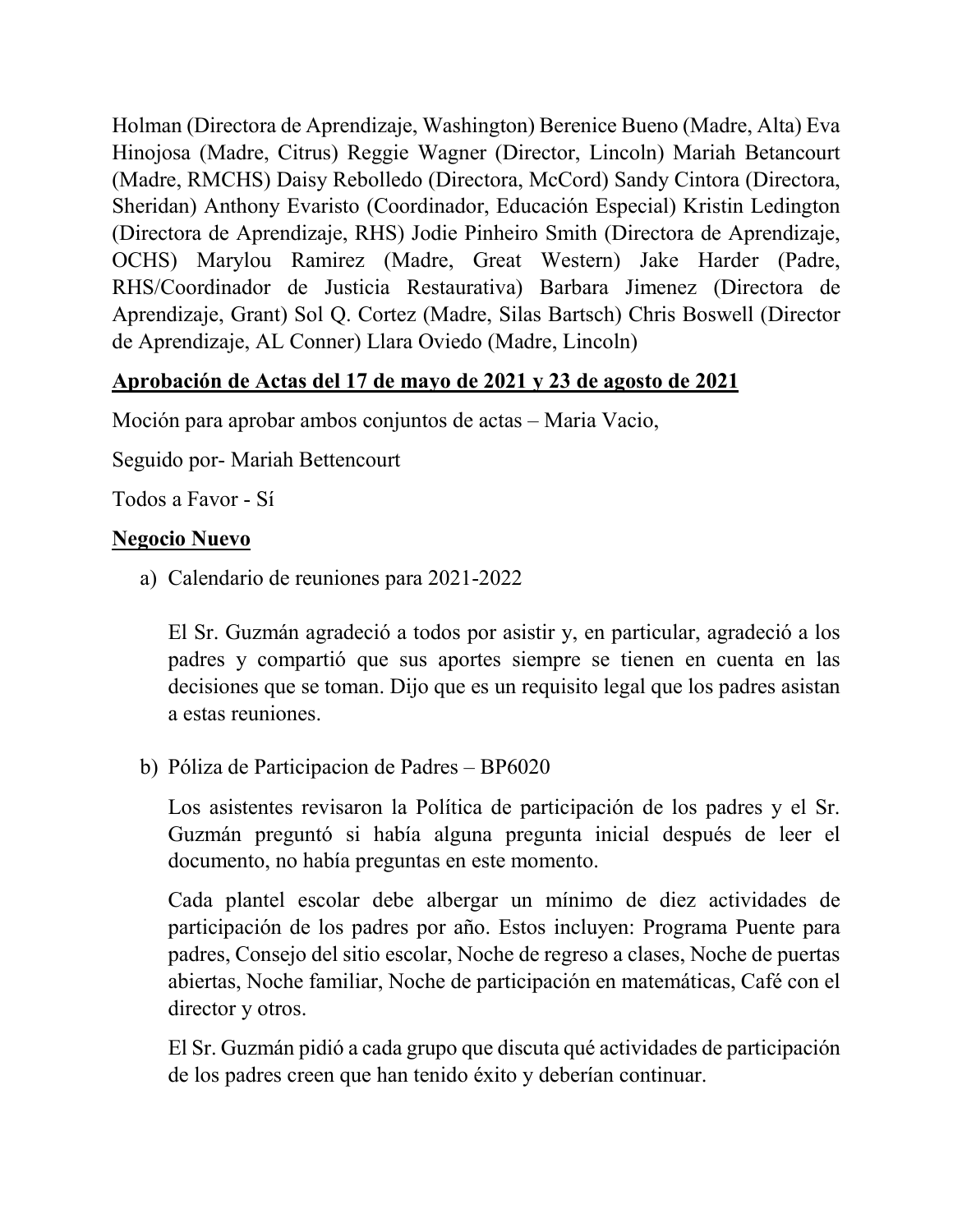Después de la discusión, cada grupo compartió sus ideas:

**Great Western** - Noche de Sopa Comunitaria/Recaudación de Fondos – Se incluyó una encuesta para padres durante el evento para obtener comentarios. **Dunlap** - Subasta en vivo / silenciosa con artículo musical VAPA, Cena de Espagueti. **Navelencia** - Noches familiares, noches de pintura, cerámica, música / comida. **OCHS** – Cara y Corazón (Talleres Socioemocionales). **Migrante/GLC** – (Este grupo dijo que les gustaría identificar cuáles son los temas más solicitados por las familias de estudiantes migrantes / SPED. Sienten la necesidad de ir más allá de Parent Square al siguiente nivel de conexión). **SPED** – Organice tres eventos de Parent Connect cada semestre para incluir: apoyo socioemocional, apoyo conductual y apoyo lingüístico. **Washington** – Jogathon, Abriendo Puertas (Haga un seguimiento para averiguar quién facilitó este programa) **McCord** – Programa de Navidad, Subastas Silenciosas, **Connor** – Noche de Películas, Noche de Matematicas, presentacion de nivel académico, **Silas Bartsch** – Noche de Alfabetización, Noche de Matemáticas, Noche de Ciencias. **Riverview** – Taller de Santa – Las familias compran artículos durante todo el año y luego los estudiantes tienen la oportunidad de comprar regalos. **Citrus** – Se albergaron clínicas de vacunas y desde las clínicas de la escuela se les presentó a un grupo de mujeres solidarias llamado 'Mujeres amorosas, poderosas'. El grupo se había estado reuniendo en los hogares antes de este momento, sin embargo, ahora se reúnen en Citrus cada dos semanas.

c) Temas para el 2021 -2022

El Sr. Guzmán pidió a los asistentes que debatieran y registraran sobre qué temas les gustaría aprender más.

El Sr. Guzmán explicó que a partir de los datos recibidos podrá ver cómo podemos conectar a las familias y los padres con los recursos.

### **Preguntas con Claridad**

El Sr. Gutiérrez, Vice Superintendente dió una breve actualización sobre el Mandato de Vacunas COVID y explicó que en este momento el Mandato de Vacunas del Gobernador Newsom aún no está oficialmente en vigor.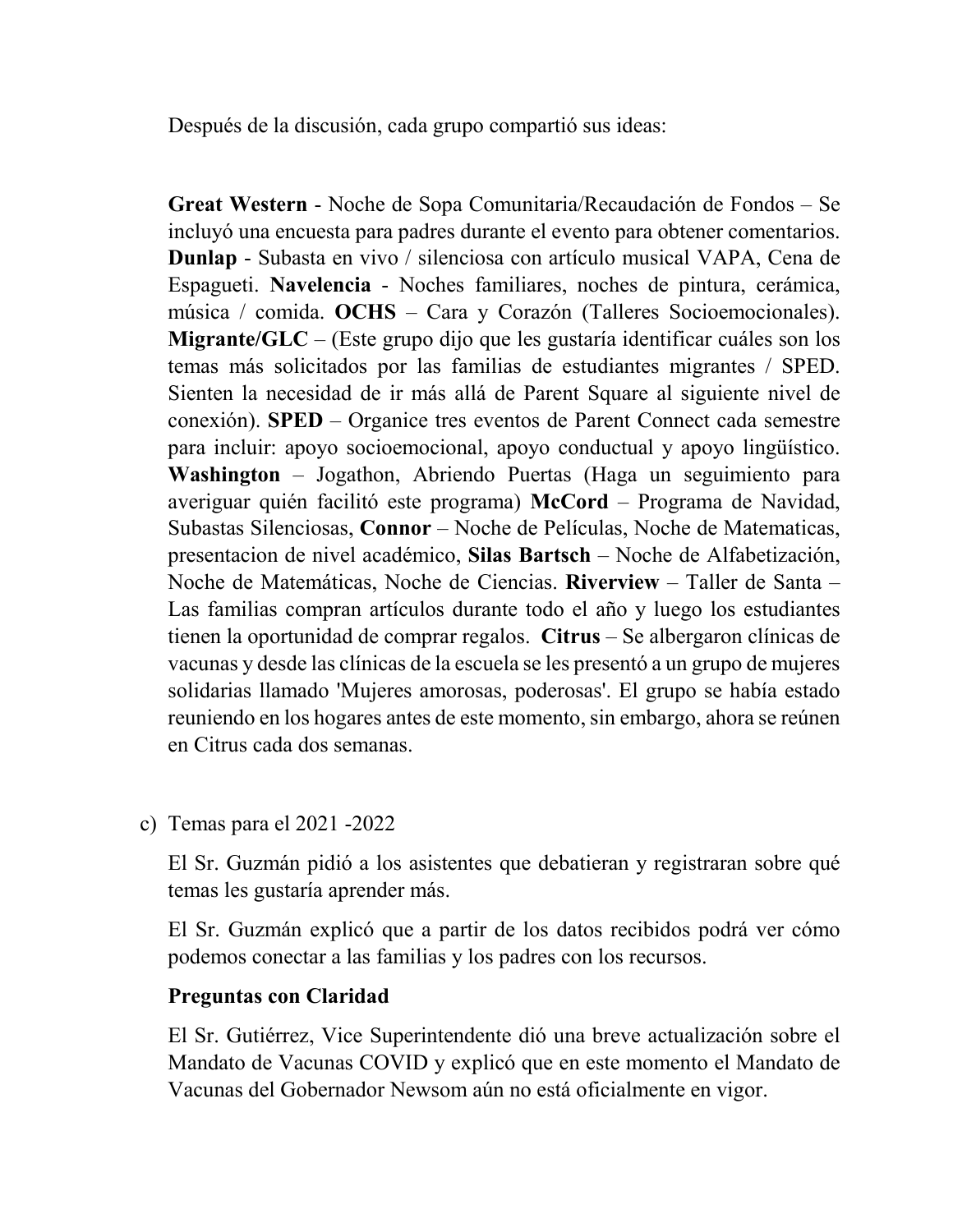Preguntas recibidas sobre el mandato de vacunación:

Hubo varias preguntas con respecto a los protocolos de COVID, el Sr. Gutiérrez respondió diciendo que después de mostrar síntomas de COVID, un estudiante solo podía regresar a la escuela si recibía un resultado negativo en la prueba o si tenía una carta de su doctor que indicaba que el estudiante tenía una condición de salud crónica.

- Los padres solicitaron que las Cartas de Renovación para condiciones crónicas se renueven al comienzo del año escolar.
- Un padre ha tenido dificultades para encontrar un centro de pruebas COVID. El Sr. Gutiérrez advirtió que se conectará con Reedley College y el condado de Fresno para obtener más información sobre dónde se pueden evaluar los estudiantes.
- A los padres les preocupaba completar los paquetes de tareas COVID y tareas adicionales. El Sr. Gutiérrez dijo que investigaría esto. La Sra. Valencia compartió que en Citrus se les pide a los estudiantes que completen sus asignaciones de Google Classroom, sin embargo, si no hay asignaciones, deben completar su paquete de tareas.
- El Sr. Gutiérrez dio una actualización sobre las expectativas del estado cuando un estudiante está en cuarentena. Han pedido que los Distritos pongan a los estudiantes en Estudio Independiente, si un estudiante no envía su trabajo terminado, su asistencia será marcada como "injustificada".
- El Sr. Gutiérrez también informó que Adventist Health se ha asociado con el Distrito Escolar Unificado de Kings Canyon para albergar una unidad de vacuna mensual tanto para COVID como para vacunas contra la gripe, ya que tienen suministro.

### **Agendia Abierta**

El padre preguntó sobre la preparación de alimentos y el Sr. Guzmán le dio algunas indicaciones.